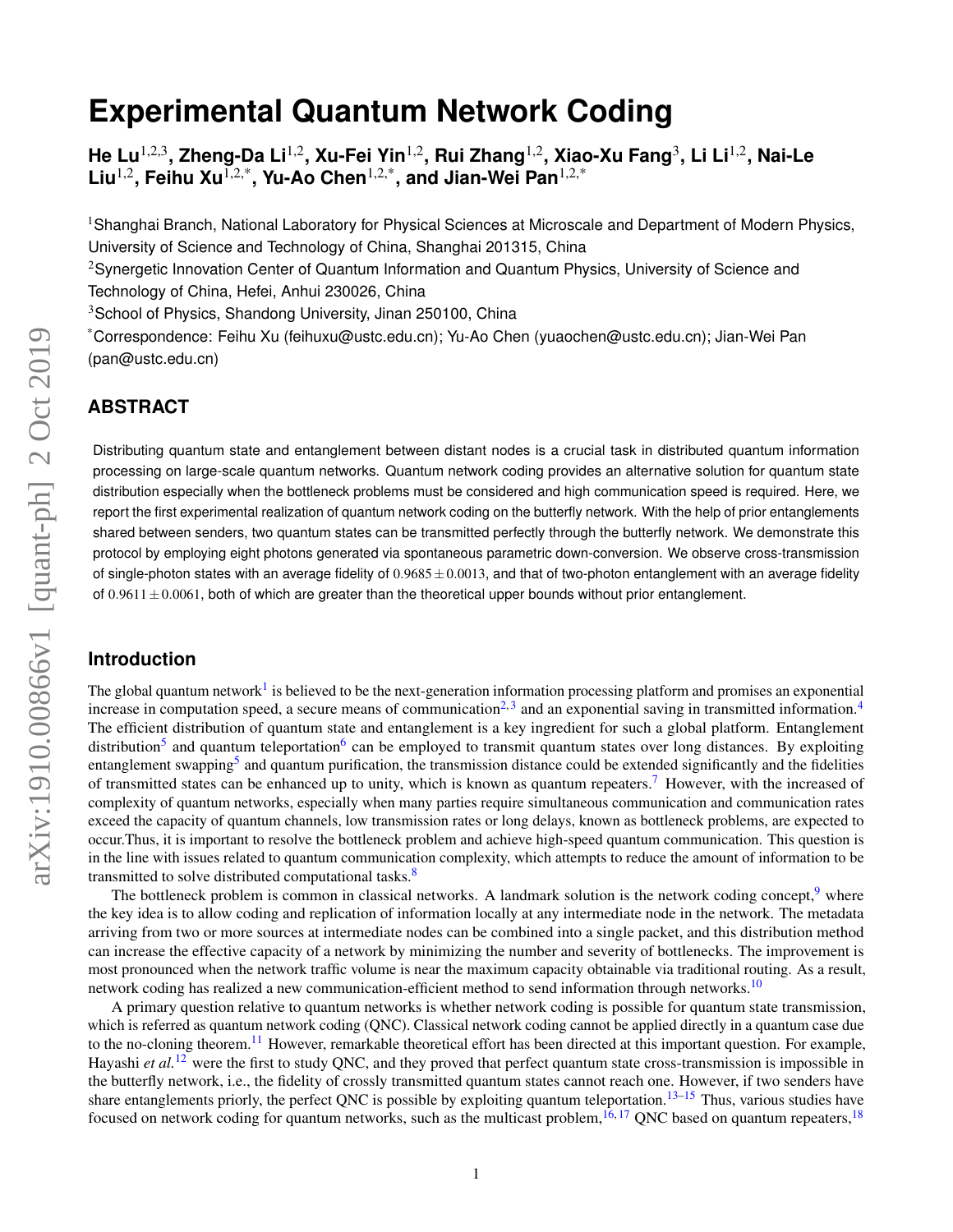

<span id="page-1-0"></span>**Figure 1. Classical network coding and quantum network coding on a butterfly network. a,** classical network coding on a butterfly network. Dash line with arrow represents information flow with a capacity of a single packet. In the two simultaneous unicast connections problem, one packet  $b_1$  presented at source node  $S_1$  is required to transmit to node  $R_1$  and the other packet  $b_2$  presented at source node  $S_2$  is required to transmit to node  $R_2$  simultaneously. The intermediate node  $C_1$  performs a coding operation XOR  $\oplus$  on  $b_1$  and  $b_2$ .  $C_2$  makes copies of *b*<sup>1</sup> ⊕*b*<sup>2</sup> and sends them to *R*<sup>1</sup> and *R*<sup>2</sup> respectively. *R*<sup>1</sup> and *R*<sup>2</sup> decode by performing further XOR operations on the packets that they each receive. **b,** quantum network coding on butterfly network. The red line with arrow represents quantum information flow with a capacity of a single qubit, and the dash line with arrow represents classical information flow with a capacity of a two bits. See main text for more details.

ONC based quantum computation<sup>[19](#page-6-7)</sup> and other efficient quantum-communication protocols with entanglement.<sup>[20](#page-6-8)[–23](#page-6-9)</sup> Despite these theoretical advances, to the best of our knowledge, an experimental demonstration of QNC has not been realized in a laboratory, even for the simplest of cases.

In this study, we provide the first experimental demonstration of a perfect QNC protocol on the butterfly network. This experiment adopted the protocol proposed by Hayashi,<sup>[14](#page-6-10)</sup> who proved that perfect QNC is achievable if the two senders have two prior maximally-entangled pairs, while it is impossible without prior entanglement. We demonstrate this protocol by employing eight photons generated via spontaneous parametric down-conversion (SPDC). We observed a cross-transmission of single-photon states with an average fidelity of  $0.9685 \pm 0.0013$ , as well as cross-transmission of two-photon entanglement with an average fidelity of  $0.9611 \pm 0.0061$ , both of which are greater than the theoretical upper bounds without prior entanglement.

#### **Results**

#### **QNC on butterfly network**

Network coding refers to coding at a node in a network.<sup>[9](#page-5-8)</sup> The most famous example of network coding is the butterfly network, which is illustrated in Fig. [1a](#page-1-0). While network coding has been generally considered for multicast in a network, its throughput advantages are not limited to multicast. We focus on a simple modification of the butterfly network that facilitates an example involving two simultaneous unicast connections. This is also known as 2-pairs problem:<sup>[24,](#page-6-11) [25](#page-6-12)</sup> which seeks to answer the following: for two sender-receiver pairs  $(S_1 - R_1$  and  $S_2 - R_2)$ , is there a way to send two messages between the two pairs simultaneously? In the network shown in Fig. [1a](#page-1-0), each arc represents a directed link that can carry a single packet reliably. Here, is a single packet  $b_1$  present at sender  $S_1$  that we want to transmit to receiver  $R_1$  and a single packet  $b_2$  present at sender  $S_2$  that we want to transmit to receiver  $R_2$  simultaneously. The intermediate node  $C_1$  breaks from the traditional routing paradigm of packet networks, where intermediate nodes are only permitted to make copies of received packets for output. Intermediate node *C*<sup>1</sup> performs a coding operation that takes two received packets, forms a new packet by taking the bitwise sum or XOR), of the two packets, and outputs the resulting packet  $b_1 \oplus b_2$ . Ultimately,  $R_1$  recovers  $b_2$  by taking the XOR of  $b_1$  and  $b_1 \oplus b_2$ and similarly  $R_2$  recovers  $b_1$  by taking the XOR of  $b_2$  and  $b_1 \oplus b_2$ . Therefore, two unicast connections can be established with coding and cannot without coding.

In the case of quantum 2-pairs problem, the model is the same butterfly network (Fig. [1a](#page-1-0)) with unit-capacity quantum channels and the goal is to send two unknown *qubits* crossly, i.e., to send  $\rho_1$  from  $S_1$  to  $R_1$  and  $\rho_2$  from  $S_2$  to  $R_2$  simultaneously. However, two rules prevent applying classical network coding directly in the quantum case: (i) an XOR operation for two quantum states is not possible; (ii) an unknown quantum state cannot be cloned exactly. Therefore, it has been proven that the quantum 2-pairs problem is impossible.[12](#page-6-1)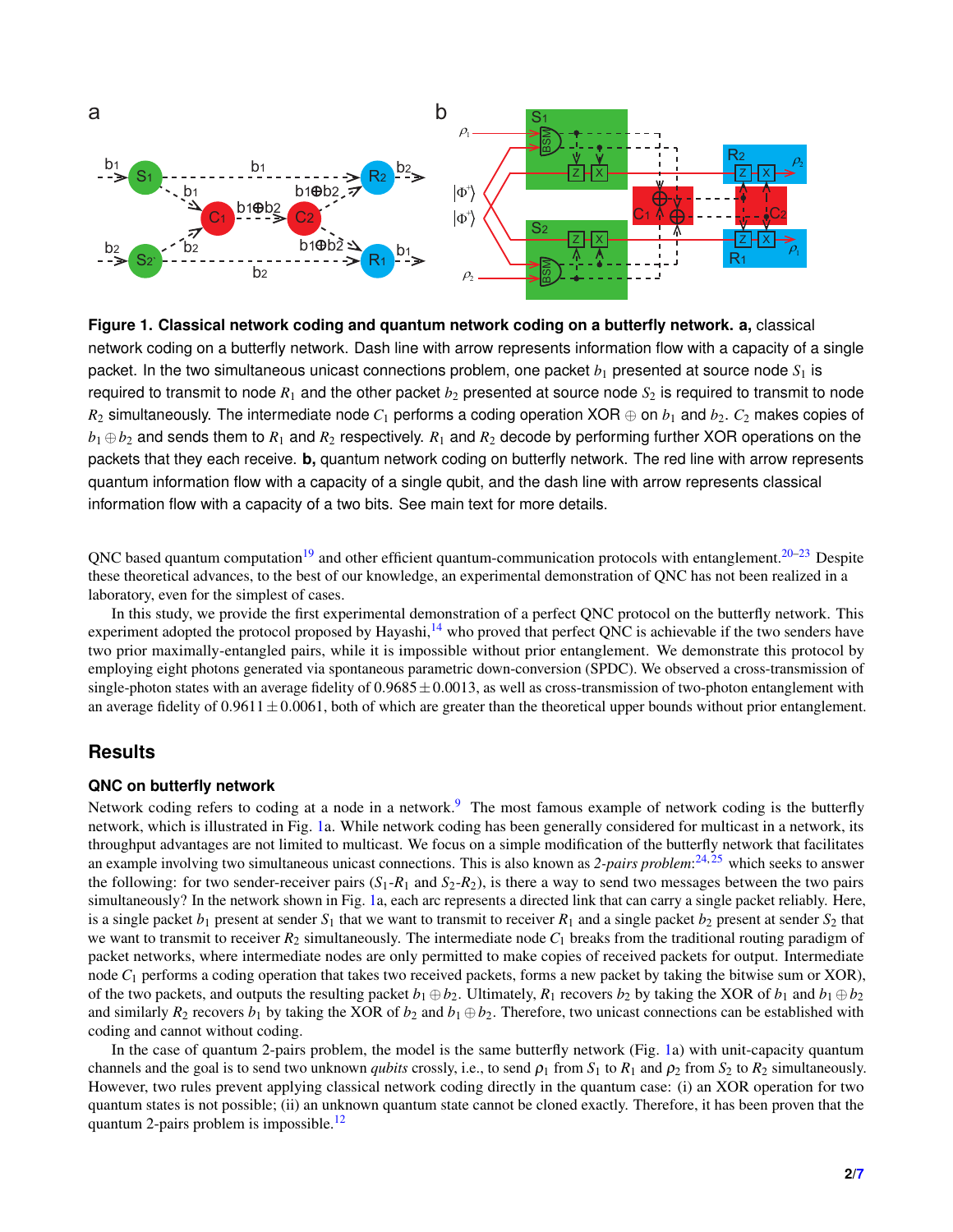Hayashi proposed a protocol that addresses the quantum 2-pairs problem by exploition prior entanglements between two senders.<sup>[14](#page-6-10)</sup> As shown in Fig. [1b](#page-1-0), the scheme is a resource-efficient protocol that only requires two pre-shared pairs of maximally entangled state  $|\Phi^+\rangle$  between the two senders. Notice that if the sender  $(S_1, S_2)$  nodes and receiver  $(R_1, R_2)$  nodes allow to



<span id="page-2-0"></span>**Figure 2. Schematic drawing of the experimental setup. a,** an ultraviolet pulse successively pass through four BBO crystals, and generate four pairs of maximally entangled photons. We use four Bell-state synthesizer (shown in Fig[.2b](#page-2-0)). to improve the counter rate of entangled photon pair. To avoiding a mess of illustration, we separated propagation of ultraviolet pulse. In our experiment, the ultraviolet pulse is guided by mirrors to shine on four BBO one by one. All the photons are collected by single-mode fiber and detected by single photon detecters (SPD). The coincidence is recored by several home-made field-programmable gate arrays (FPGA). See main text for more details. **b,** Bell-state synthesizer. The generated photons are compensated by a HWP at 45◦ and 1-mm-long BBO crystal. Then, one photon is rotated by a HWP at 45◦ and finally two photons are recombined on a PBS. With Bell-state synthesizer makes ordinary ray(o-ray) exiting from one port of PBS and extraordinary ray(e-ray) exiting the other port of PBS.  ${\bf c}$ , the unitary operation  $U_i=X^{m_i}Z^{n_i}$  is realized by HWPs. We post-selectively apply  $U_i$ according to *min<sup>i</sup>* . **c,** symbols used in **a**, **b** and **c**. BBO: Beta barium borate crystal. PBS: Polarizing beam splitter. HWP: Half-wave plate. QWP: Quarter-wave plate. SPD: Single photon detector.

share prior entanglements, then transmitting classical information with classical network coding can complete the task only by using quantum teleportation.<sup>[13](#page-6-2)</sup> If free classical between all nodes is not limited, perfect 2-pair communication over the butterfly network is possible.[26](#page-6-14) However, we consider a more practical situation that the sender and receiver nodes do *not* share any prior entanglements. Also, the channel capacity is limited to transmit either one qubit or two classical bits. Hayashi proved that the average fidelity of quantum state transmitted is upper bounded by 0.9504 for single-qubit state and 0.9256 for entanglement without prior entanglement.<sup>[14](#page-6-10)</sup> However, with prior entanglement between senders, the average fidelity can reach 1. The protocol is summarized as follows (see Fig. [1b](#page-1-0)).

- 1.  $S_1$  ( $S_2$ ) applies the Bell-state measurement (BSM) between the transmitted state  $\rho_1$  ( $\rho_2$ ) and one qubit of  $|\Phi^+\rangle$ . According to the result of BSM  $m_1n_1$   $(m_2n_2)$ ,  $S_1$   $(S_2)$  perform the unitary operation  $X^{m_1}Z^{n_1}(X^{m_2}Z^{n_2})$  on the other qubit of  $|\Phi^+\rangle$ .
- 2.  $S_1$  ( $S_2$ ) sends the quantum state (after the unitary operation) to  $R_2$  ( $R_1$ ), and sends the classical bits  $m_1n_1$  ( $m_2n_2$ ) to  $C_1$ . *C*<sub>1</sub> performs the XOR on  $m_1$  and  $m_2$ ,  $n_1$  and  $n_2$  respectively, then sends  $m_3 = m_1 \oplus m_2$  and  $n_3 = n_1 \oplus n_2$  to  $C_2$ .  $C_2$  makes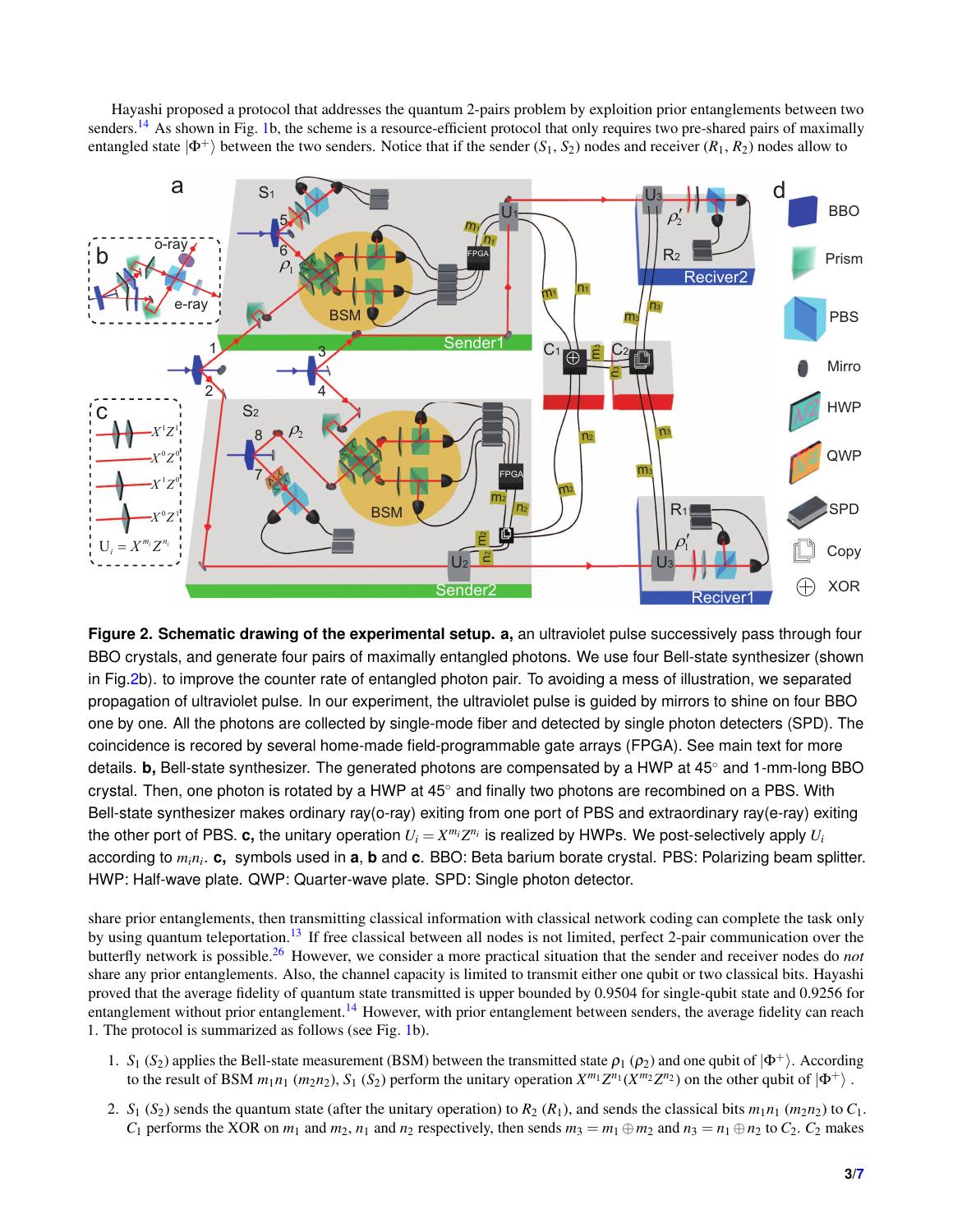

<span id="page-3-0"></span>**Figure 3. Fidelities of crossly transmitted quantum states. a,** The green bar represents  $F_{S_1\to R_2}$ , and the yellow bars represents  $F_{S_2\to R_1}.$  The pair-appeared bars represent fidelities measured simultaneously at  $R_1$  and  $R_2.$  For example, *HR* means that *S*<sub>1</sub> delivers  $|H\rangle$  and *S*<sub>2</sub> delivers  $|R\rangle$ . The red line represents the threshold of  $F_t h = 0.9503$ . The fourfold coincidence is approximately 1.5 counts per second. We accumulate coincidences for 240 seconds and a total of 720 counts for each two-state transition. The error bars are calculated assuming a Poisson statistics for the coincidence counts and Gaussian error propagation. **b,** Histogram of state fidelities.

copies of  $m_3n_3$  and sends them to  $R_1$  and  $R_2$ , respectively.

3.  $R_1$  and  $R_2$  recover the quantum states  $\rho_1$  and  $\rho_2$  by applying the unitary operation  $X^{m_3}Z^{n_3}$  on their received quantum states.

#### **Experimental realization**

We demonstrate the perfect QNC protocol by employing the polarization degree of freedom of photons generated via SPDC. As shown in Fig. [2a](#page-2-0), an ultraviolet pulse (with a central wavelength of 390 nm, power of 100 mW, pulse duration of 130 fs and repetition of 80 MHz) successively passes through four 2-mm-long BBO crystals successively and generates four maximally entangled photon pairs via SPDC in the form of  $|\Psi^+\rangle_{ij} = 1\sqrt{2}(|HV\rangle + |VH\rangle)_{ij}$ . Here *H* (*V*) denotes the horizontal (vertical) polarization and *i*, *j* denote the path modes. Then, we use a Bell-state synthesizer to reduce the frequency correlation between two photons<sup>[27,](#page-6-15) [28](#page-6-16)</sup> (as shown in Fig. [2b](#page-2-0)). After the Bell-state synthesizer,  $|\Psi^{+}\rangle_{ij}$  is converted to  $|\Phi^{+}\rangle_{ij} = 1\sqrt{2}(|HH\rangle + |VV\rangle)_{ij}$ . We set narrow-band filters with full-width at half maximum (λ*FW HM*) of 2.8 nm and 3.6 nm for the e- and o-ray, respectively, and, with this filter setting, we observe an average two-photon coincidence count rate of 21000 per second with a visibility of 99.6% in the  $|H(V)\rangle$  basis and visibility of 99.0% in the  $|+(-)\rangle$  basis, from which we calculate the fidelity of prepared entangled photons with an ideal  $|\Phi^+\rangle$  of 99.3%. We estimate a single-pair generation rate of  $p \approx 0.0036$  and overall collection efficiency of 28%.

 $|\Phi^{+}\rangle_{12}$  and  $|\Phi^{+}\rangle_{34}$  are the two entangled pairs priorly shared between *S*<sub>1</sub> and *S*<sub>2</sub>, i.e., *S*<sub>1</sub> holds photon 1&3 and *S*<sub>2</sub> holds photon 2&4.  $|\Phi^+\rangle_{56}$  and  $|\Phi^+\rangle_{78}$  are held by  $S_1$  and  $S_2$ , respectively. Photon 5 is projected on  $\alpha_1^*|H\rangle + \beta_1^*|V\rangle$  to prepare  $\rho_1$  with ideal form in  $\alpha_1 |H\rangle + \beta_1 |V\rangle$ . Similarly, photon 7 is projected on  $\alpha_2^* |H\rangle + \beta_2^* |V\rangle$  to prepare  $\rho_2$  with ideal form  $\alpha_2 |H\rangle + \beta_2 |V\rangle$ .

On *S*1's side, by finely adjusting the position of the prism on the path of photon 1, we interfere with photons 1 and photon 6 on a polarizing beam splitter (PBS) to realize a Bell-state measurement (BSM). The BSM projects photons 1 and photon 6 to  $|\psi\rangle \in \{|\Psi^+\rangle, |\Psi^-\rangle, |\Phi^+\rangle, |\Phi^-\rangle\}$ . As the complete BSM is impossible with linear optics, we perform the complete measurements with two setup settings by rotating the angle of the half-wave plate (HWP) on path 6 or 1 before they interfere from  $0^\circ$  to  $45^\circ$ . Note that in each setup, the success probability to identify two of the Bell states is 50%. So, the total success probability is 25% in our experiment. The BSM results (different responses on the four detectors after the interference) are related to two classical bits denoted as  $m_1 n_1 \in \{00, 01, 10, 11\}$ . According to the BSM results,  $S_1$  applies the unitary operation  $U_1 = X^{m_1}Z^{n_1}$  on photon 3, and then sends  $m_1n_1$  to node  $C_1$  and photon 3 to the receiver node  $R_2$ . Here, we use *X*, *Y*, *Z* to represent the Pauli-*X*, Pauli-*Y*, Pauli-*Z* matrix. Similarly, on the *S*<sup>2</sup> side, we interfere with photons 4 and 8 on a PBS to realize a BSM with result of  $m_2n_2$ , according to which  $S_2$  applies the unitary operation  $U_2 = X^{m_2}Z^{n_2}$  on photon 2. Then,  $S_2$  sends  $m_2n_2$ to node  $C_1$  and sends photon 2 to the receiver node  $R_1$ .

On node  $C_1$ , we perform the XOR operation on  $m_1$  and  $m_2$  and  $n_1$  and  $n_2$ , and send the results  $m_3 = m_1 \oplus m_2$ ,  $n_3 = n_1 \oplus n_2$ to node  $C_2$ , where we make two copies of  $m_3n_3$  and send these copies to  $R_1$  and  $R_2$ . Finally, according to  $m_3n_3$ , we apply the unitary operation  $U_3 = X^{m_3}Z^{n_3}$  on photons 3 and photon 2 to recover  $\rho_2$  and  $\rho_1$ .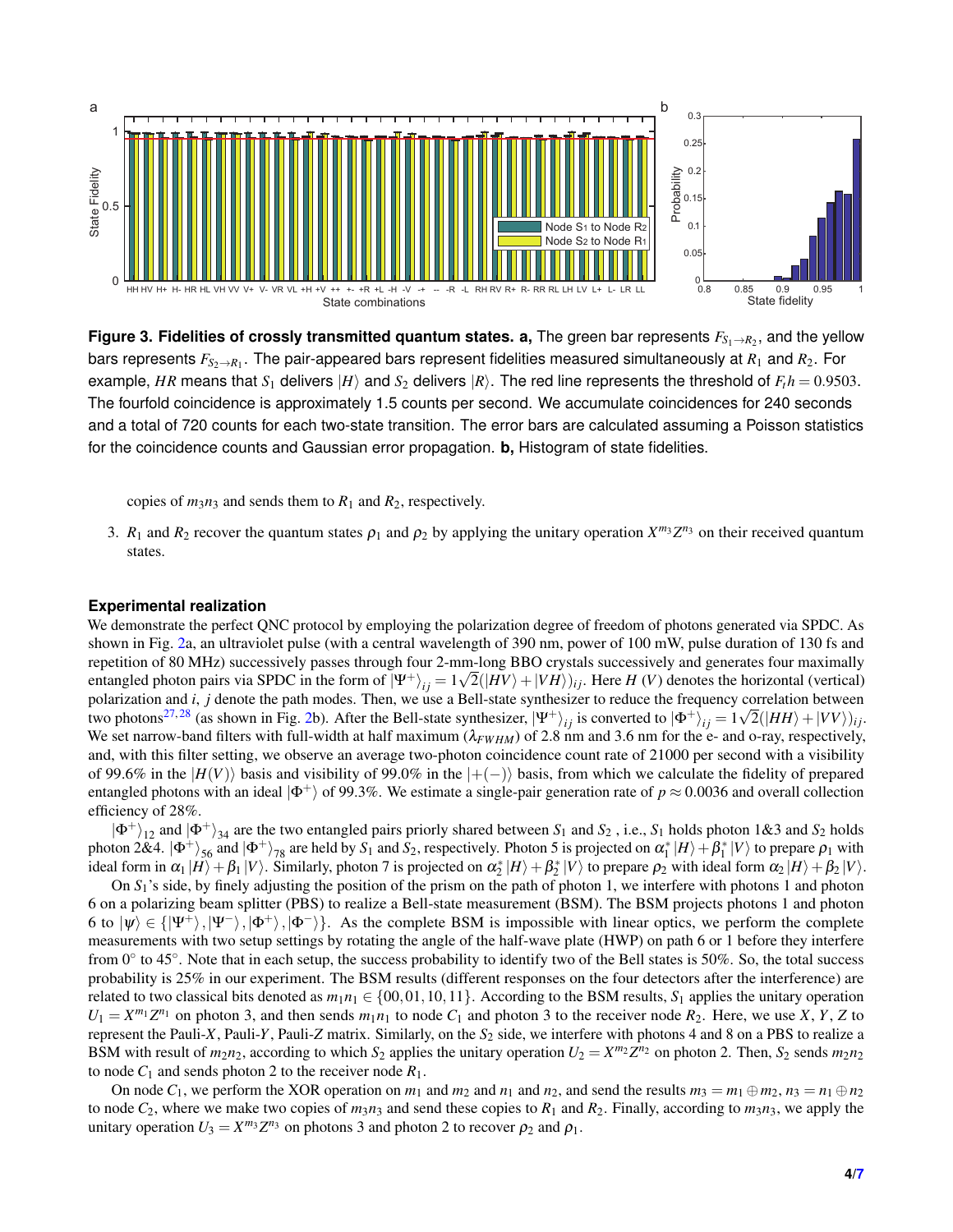

<span id="page-4-0"></span>**Figure 4. Fidelities of crossly established entanglement.** The green bar represents entanglement established between  $S_1$  to  $R_2$ , and the yellow bars represents  $S_2$  to  $R_1$ . The pair-appeared bars represents the fidelities measured simultaneously. For each BSM, there are four possible outcomes, thus there are 16 situations. The red line represents the threshold of  $F_{th} = 0.9256$ . The fourfold coincidence is about 3 counts per second. We accumulate coincidences for 120 seconds and total 720 counts for each two-state transition. The error bars are calculated assuming a Poisson statistics for the coincidence counts and Gaussian error propagation.

In our experiment, the unitary operation is realized by HWPs with transformation matrix  $U(\theta) = \begin{pmatrix} cos2\theta & sin2\theta \\ sin2\theta & -cos2\theta \end{pmatrix}$ *sin*2θ −*cos*2θ  $\bigg),$ where  $\theta$  is the angle fast axis relative to the vertical axis.  $X^0Z^0 = I$  means no operation on the photon. Here,  $X^0Z^1 = Z$  is realized by setting an HWP at  $0^\circ$ .  $X^1Z^0 = X$  is realized by setting an HWP at 45°, and  $X^1Z^1 = XZ$  is realized by setting two HWPs (one at  $45^\circ$  and the other at  $0^\circ$  (Shown in Fig[.2c](#page-2-0)))

#### **Experimental results**

We first show that two single-photon states can be crossly delivered from  $S_1$  to  $R_2$  and from  $S_2$  to  $R_1$  simultaneously in the butterfly network.  $S_1$  and  $S_2$  can prepare six individual quantum states  $\rho_1$  and  $\rho_2$  with an average fidelity of 99.3%.  $\rho_1$ and  $\rho_2$  have an ideal form of  $\rho_1 = |\phi_1\rangle \langle \phi_1|$  and  $\rho_2 = |\phi_2\rangle \langle \phi_2|$ , where  $|\phi_1\rangle, |\phi_2\rangle \in \{|H\rangle, |V\rangle, |\pm\rangle = \frac{1}{\sqrt{2}}$  $\frac{1}{2}(|H\rangle \pm |V\rangle),|L(R)\rangle =$  $\frac{1}{\sqrt{2}}$  $\overline{Z}(|H\rangle \pm i|V\rangle)$ . In our experiment, both  $S_1$  and  $S_2$  irrelatively select  $\rho_1$  and  $\rho_2$  from six states for transmission, thereby resulting in a total of 36 combinations. After recover of  $R_1$  and  $R_2$ , we measure the fidelities between the recovered state  $\rho'_1$  $(\rho_2)$  and the ideal input state  $\rho_1 = |\phi_1\rangle \langle \phi_1|$   $(\rho_2 = |\phi_2\rangle \langle \phi_2|)$ , i.e.,  $F_{S_1 \to R_2} = Tr(|\phi_1\rangle \langle \phi_1| \rho_1')$  and  $F_{S_2 \to R_1} = Tr(|\phi_2\rangle \langle \phi_2| \rho_2')$ . We project the photon on the  $|\phi\rangle(\ket{\phi_\perp})$  basis and record the counts *N*<sub>+</sub> and *N*<sub>−</sub>, where  $|\phi_\perp\rangle$  is the orthogonal state of  $|\phi\rangle$ . Thus, the fidelity of the transferred single-photon state can be calculated by  $F = \frac{N_+}{N_+ + l}$  $\frac{N_+}{N_++N_-}$ . The average fidelities over all possible BSM outcomes are shown in Fig. [3a](#page-3-0). Note that each BSM has four possible outcomes, thus there are 16 combinations of outcomes for the two BSMs. For each combination, we apply the unitary operations and record the measured fidelities. In Fig. [3a](#page-3-0), the red line represents the theoretical upper bound of the average fidelity without prior entanglement, i.e., *Fth* = 0.9503. Specifically, Fig. [3b](#page-3-0) shows the histogram of all measured fidelities of the 576 situations, and the average fidelity is quantified as  $\bar{F} = \sum_i p_i F_i = 0.9685 \pm 0.0013$ , where  $p_i$  and  $F_i$  are the probability and fidelity shown in Fig. [3b](#page-3-0). The average fidelity beyonds  $F_{th} = 0.9503$  with 14 standard deviations.

We also show that two-photon entanglement can be established crossly with this setup, i.e., two-photon entanglement can be established between  $S_1$  and  $R_2$  and  $S_2$  and  $R_1$  simultaneously. Here, the experimental setup is the same,  $S_1(S_2)$  does not project photon 5(7) on  $\alpha^*$   $|H\rangle + \beta^*$   $|V\rangle$ , and photon 5(7) is retained to perform the joint measurements with photon 2(3). To quantify the cross entanglement between photon 5 and 2 and 7 and 3, we measure the entanglement witness on *rho*<sub>52</sub> and  $\rho_{73}$ , respectively. In particular, we measure the entanglement witness  $W = I/2 - |\Phi^+\rangle \langle \Phi^+|$ , which can also be related to the entanglement fidelity  $\langle W \rangle = 1/2 - F_{ent}$ . Here  $F_{ent}$  is defined as the entanglement fidelity between the entanglement state  $\rho_{ij}$  and the maximal entanglement state  $|\Phi^+\rangle$ , i.e.,  $F_{ent} = Tr(\rho_{ij}|\Phi^+\rangle\langle\Phi^+|)$ .  $|\Phi^+\rangle\langle\Phi^+|$  can be decomposed to a local observable as  $|\Phi^+\rangle\langle\Phi^+| = \frac{H+XX-YY+ZZ}{4}$ . By measuring the expected values of local observables, we can calculate the entanglement fidelity. The local observable  $\mathscr O$  can be expressed as  $\mathscr O = |\phi\rangle\langle\phi| - |\phi_\perp\rangle\langle\phi_\perp|$ , where  $|\phi\rangle(\ket{\phi_\perp})$  is the eigenstate of  $\mathscr O$  with eigenvalue of 1(-1). The expected value of  $\mathcal O$  can be calculated by the counts  $\langle \mathcal O \rangle = \frac{N_+ - N_-}{N_+ + N_-}$  $\frac{N_+ - N_-}{N_+ + N_-}$ . The experimental results of the fidelities of cross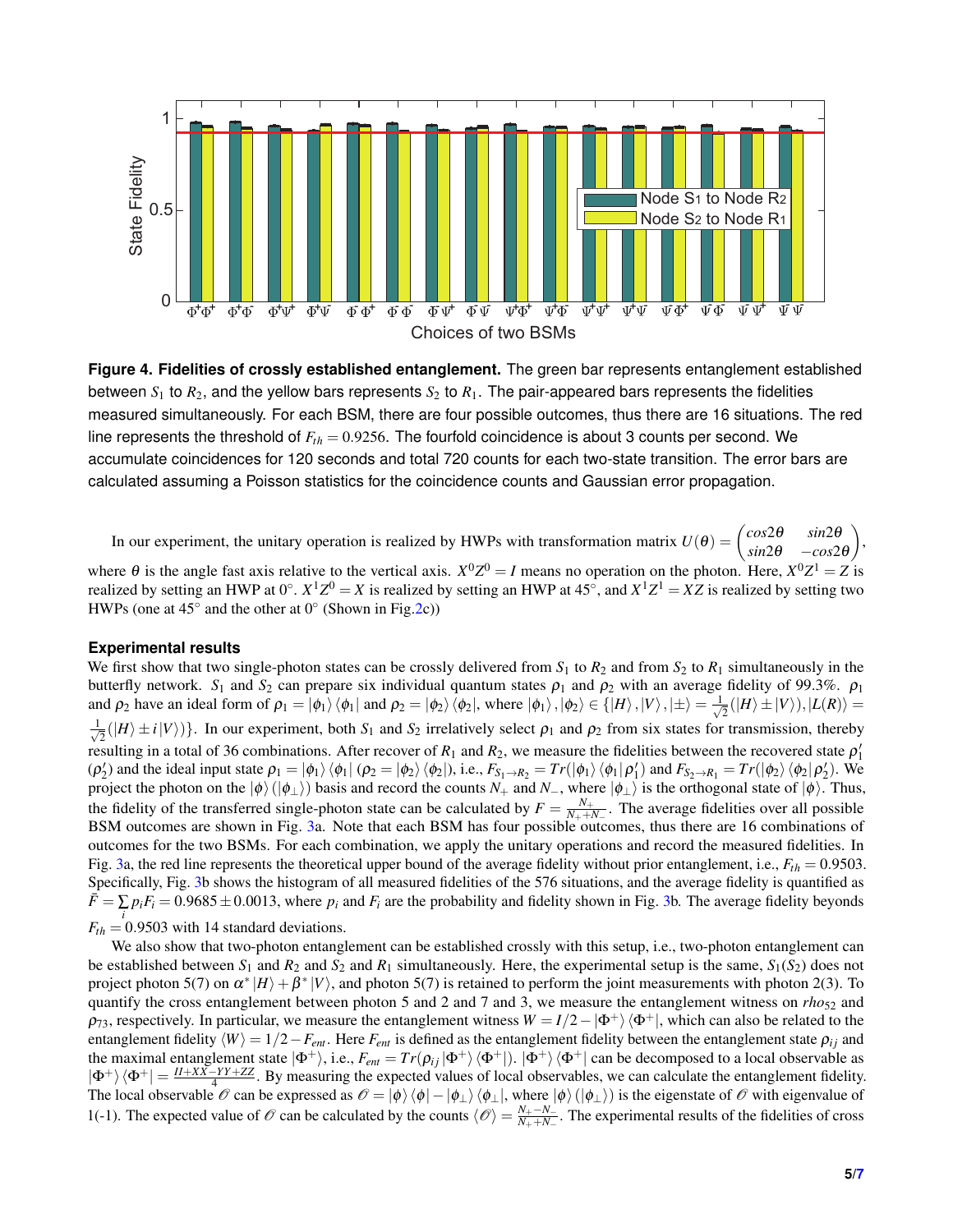entanglement are shown in Fig. [4.](#page-4-0) We calculate that the average fidelity of two crossly established is  $0.9611 \pm 0.0061$ , which beyonds 0.9256 with 5.8 standard deviations.

## **Discussion**

QNC provides an alternative solution for the transition of quantum states in quantum networks. Compared to entanglement swapping, QNC demonstrates superiority especially when quantum resources are limited or a high communication rate is required.<sup>[29](#page-6-17)</sup> In addition, large-scale QNC demonstrates superiority relative to fidelity-performance as well.<sup>[30](#page-6-18)</sup> In this paper, We have demonstrated the first perfect QNC on a butterfly network. The average fidelities of cross state transmission and cross entanglement distribution achieved in our experiment exceed the theoretical upper bounds permitted without prior entanglement. We expect that our results will pave the way to experimentally explore the advanced features of prior entanglement in quantum communication. In addition, we expect that our results will realize opportunities for various studies of efficient quantum communication protocols in quantum networks with complex topologies.

## **Author contributions**

H.L., F.X., Y.-A.C. and J.-W.P. established the theory and designed the experimental setup. H.L., Z.-D.L., Y.-X.F. and R.Z. performed the experiment. H.L. X.-X. F., L.L. and N.-L. L. analyzed the data. H.L., F.X. and Y.-A.C. wrote the paper with contributions from all authors.

# **Competing interests**

The authors declare no competing interests.

## **Data availability**

The data are available from the corresponding author upon reasonable request.

### **Acknowledgement**

This work was supported by the National Key Research and Development (R&D) Plan of China (grants 2018YFB0504300 and 2018YFA0306501), the National Natural Science Foundation of China (grants 11425417, 61771443), the Anhui Initiative in Quantum Information Technologies and the Chinese Academy of Sciences. H. Lu was partially supported by Major Program of Shandong Province Natural Science Foundation (grants ZR2018ZB0649). F. Xu thanks Prof. Bin Li for the early inspiration to the subject.

### **References**

- <span id="page-5-0"></span>1. Kimble, H. J. The quantum internet. *Nature* 453, 1023– (2008).
- <span id="page-5-1"></span>2. Lo, H.-K., Curty, M. & Tamaki, K. Secure quantum key distribution. *Nature Photonics* 8, 595– (2014).
- <span id="page-5-2"></span>3. Xu, F., Ma, X., Zhang, Lo, H.-K. & Pan, J.-W. Quantum cryptography with realistic devices. *arXiv:1903.09051* (2019).
- <span id="page-5-3"></span>4. Buhrman, H., Cleve, R., Watrous, J. & de Wolf, R. Quantum fingerprinting. *Phys. Rev. Lett.* 87, 167902 (2001).
- <span id="page-5-4"></span>5. Pan, J.-W., Bouwmeester, D., Weinfurter, H. & Zeilinger, A. Experimental entanglement swapping: Entangling photons that never interacted. *Phys. Rev. Lett.* 80, 3891–3894 (1998).
- <span id="page-5-5"></span>6. Bennett, C. H. *et al.* Teleporting an unknown quantum state via dual classical and einstein-podolsky-rosen channels. *Phys. Rev. Lett.* 70, 1895–1899 (1993).
- <span id="page-5-6"></span>7. Dür, W., Briegel, H.-J., Cirac, J. I. & Zoller, P. Quantum repeaters based on entanglement purification. Phys. Rev. A 59, 169–181 (1999).
- <span id="page-5-7"></span>8. Buhrman, H., Cleve, R., Massar, S. & de Wolf, R. Nonlocality and communication complexity. *Rev. Mod. Phys.* 82, 665–698 (2010).
- <span id="page-5-8"></span>9. Ahlswede, R., Cai, N., Li, S. . R. & Yeung, R. W. Network information flow. *IEEE Transactions on Information Theory* 46, 1204–1216 (July 2000).
- <span id="page-5-9"></span>10. Ho, T. & Lun, D. *Network Coding: An Introduction* (Cambridge University Press, New York, NY, USA, 2008).